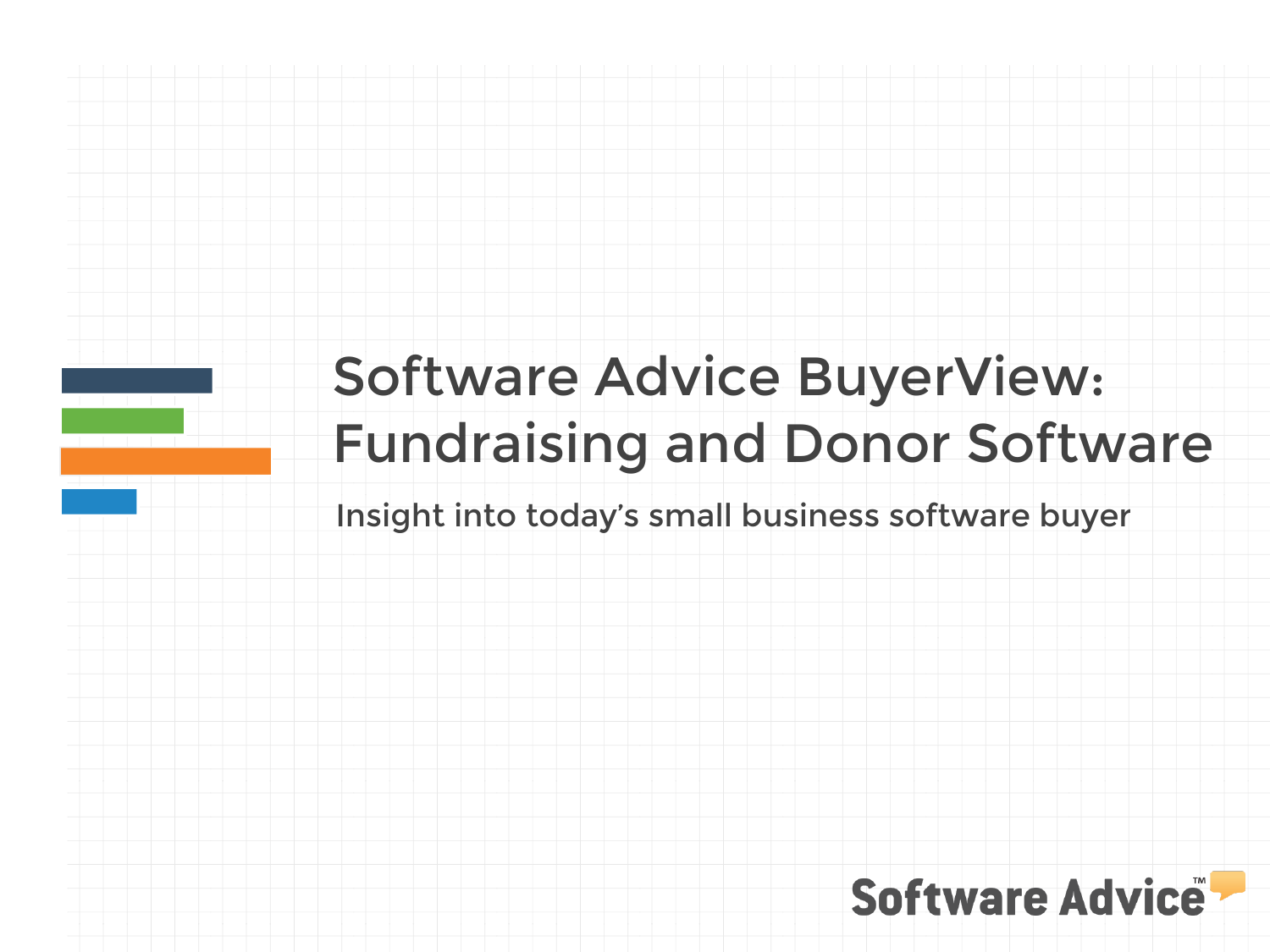## Abstract

Every year, Software Advice speaks to thousands of nonprofit organizations looking for the right nonprofit management software. We recently analyzed a random sample of these interactions with small-business buyers (nonprofit organizations with annual revenues of \$100 million or less), to uncover common pain points and reasons for purchasing new software.

Key findings include:

- Thirty-eight percent of buyers were tracking donations and donor information manually.
- Most buyers were seeking software in order to automate the most common fundraising management tasks.
- Thirty-one percent of buyers requested software that automatically generates acknowledgement letters and receipts.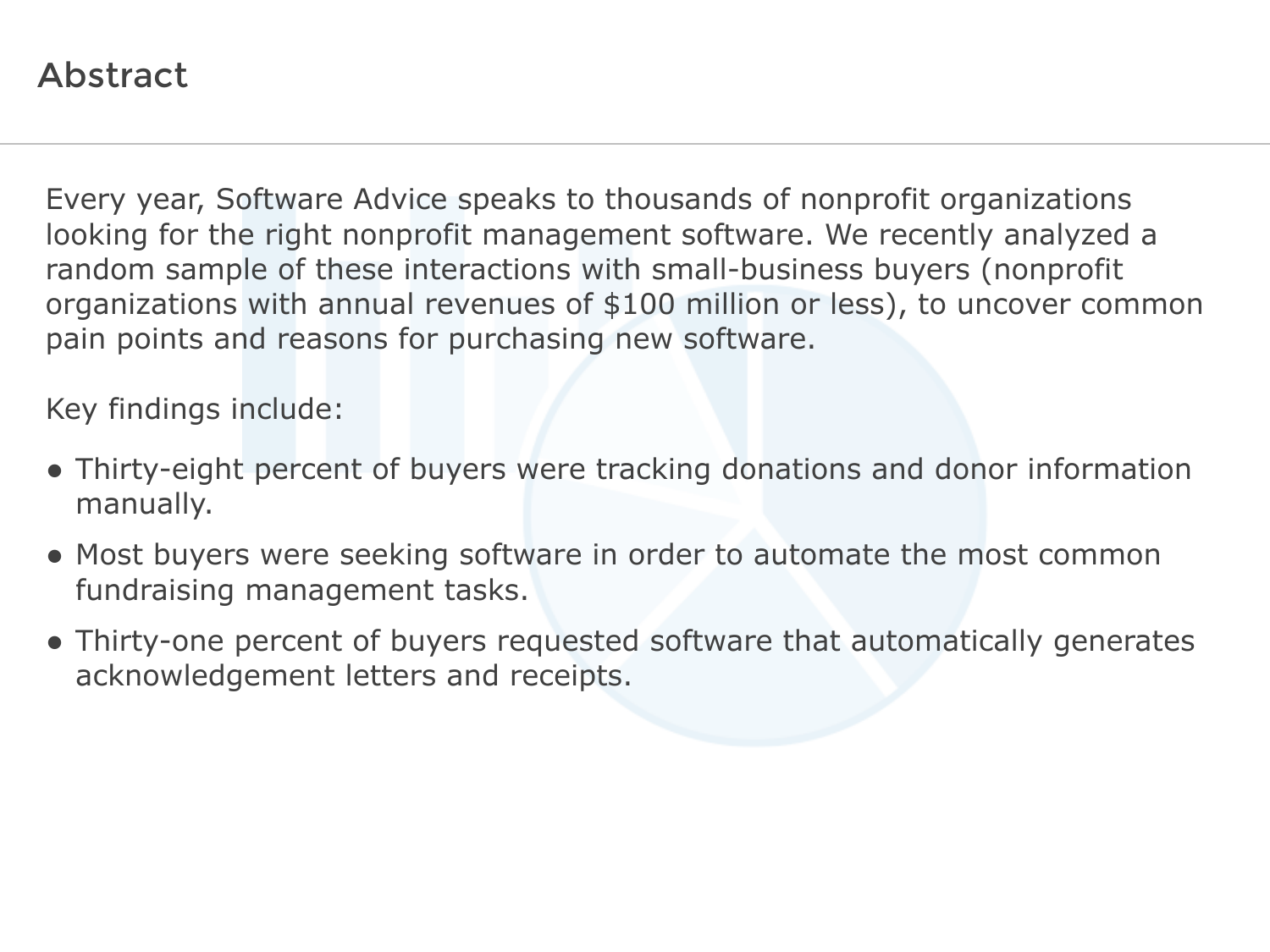## Many Buyers Track Donor Data Manually



Thirty-eight percent of buyers use manual methods, such as spreadsheets, to manage donor data and a combined 52 percent rely on some type of software.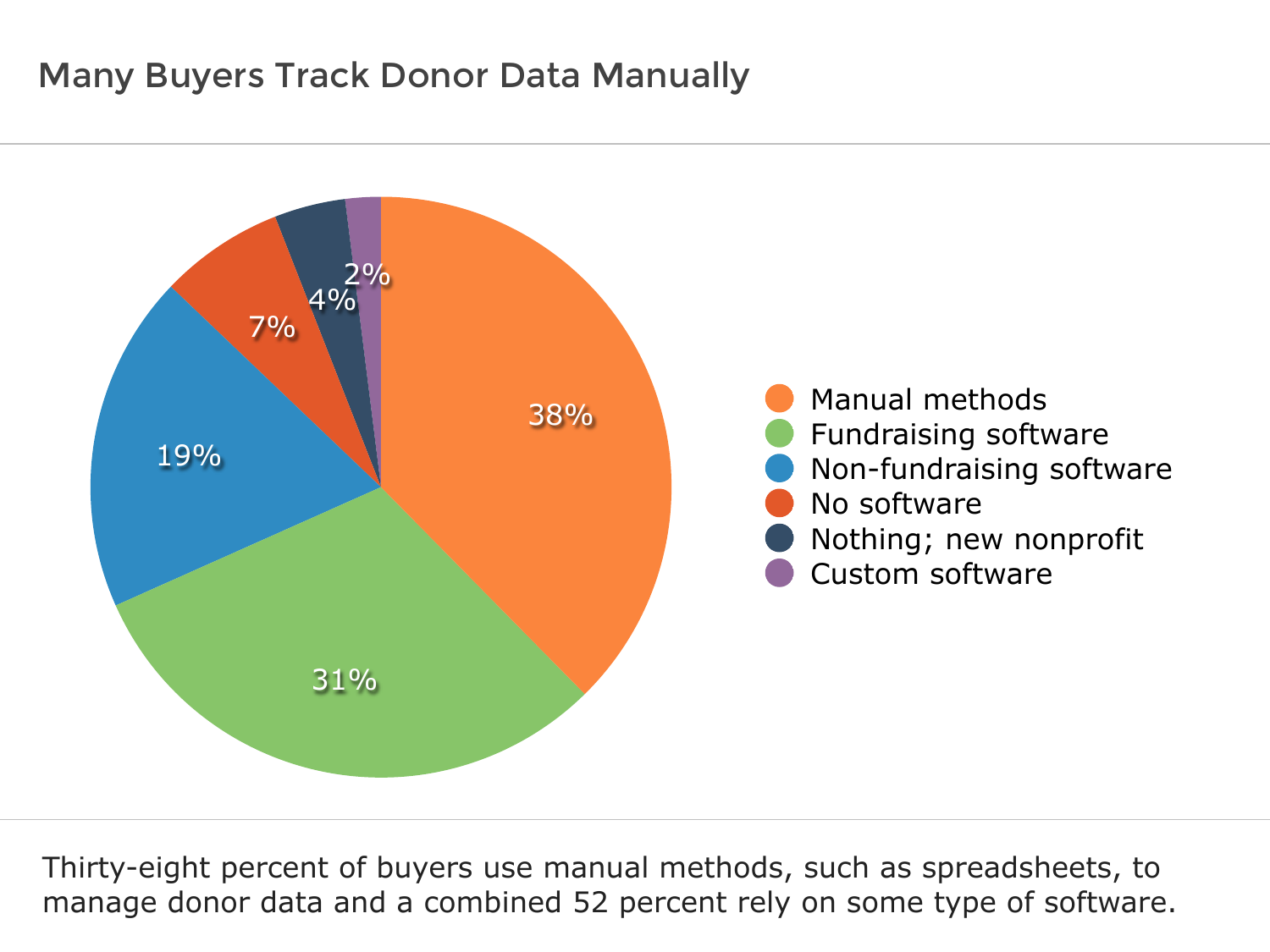

The main reason for evaluating fundraising and donor management applications is to automate time-consuming tasks that strain a nonprofit's limited resources.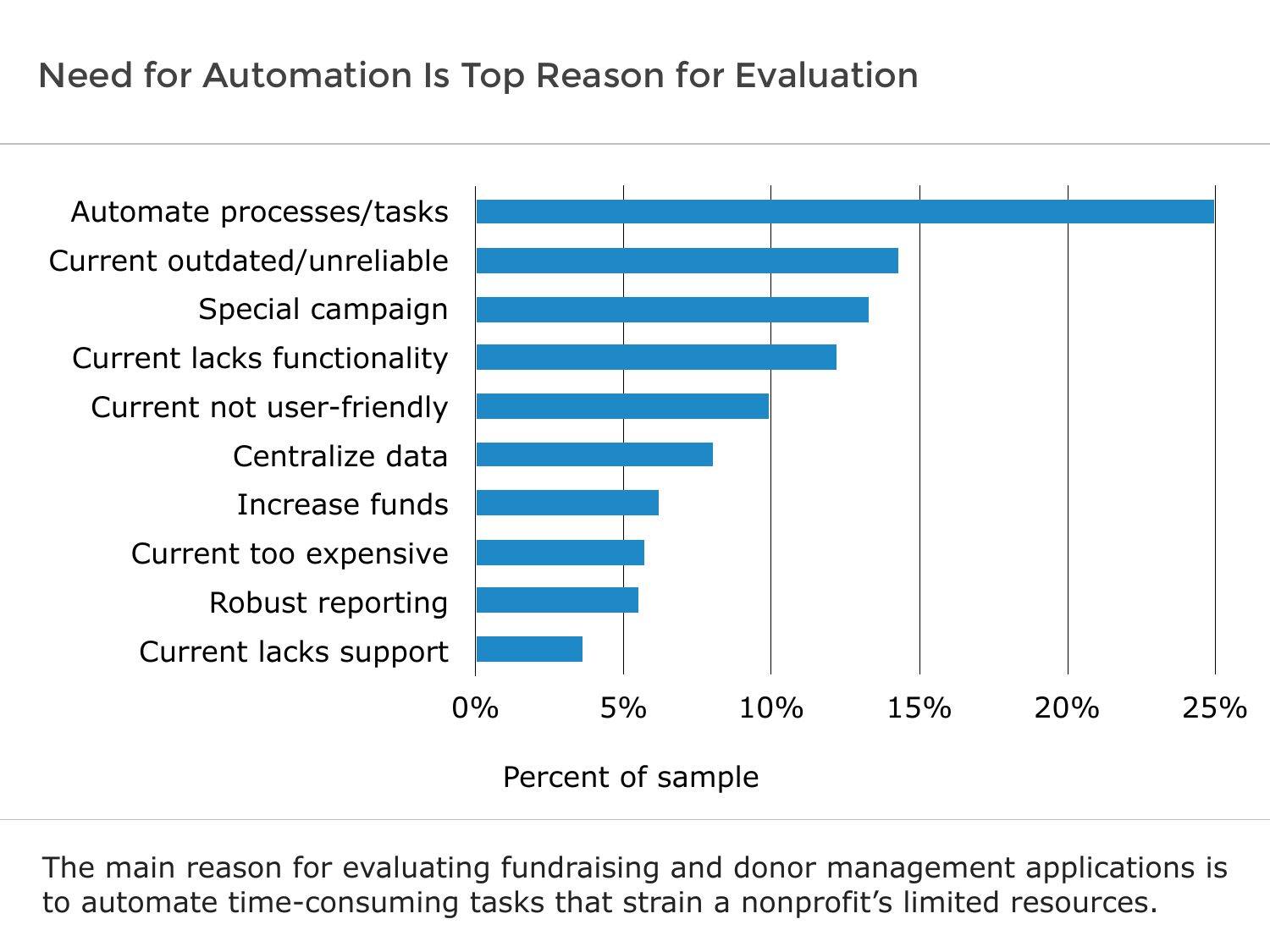

Percent of sample

Document automation was requested by 31 percent of buyers, primarily to streamline the creation and sending of donation acknowledgements and receipts.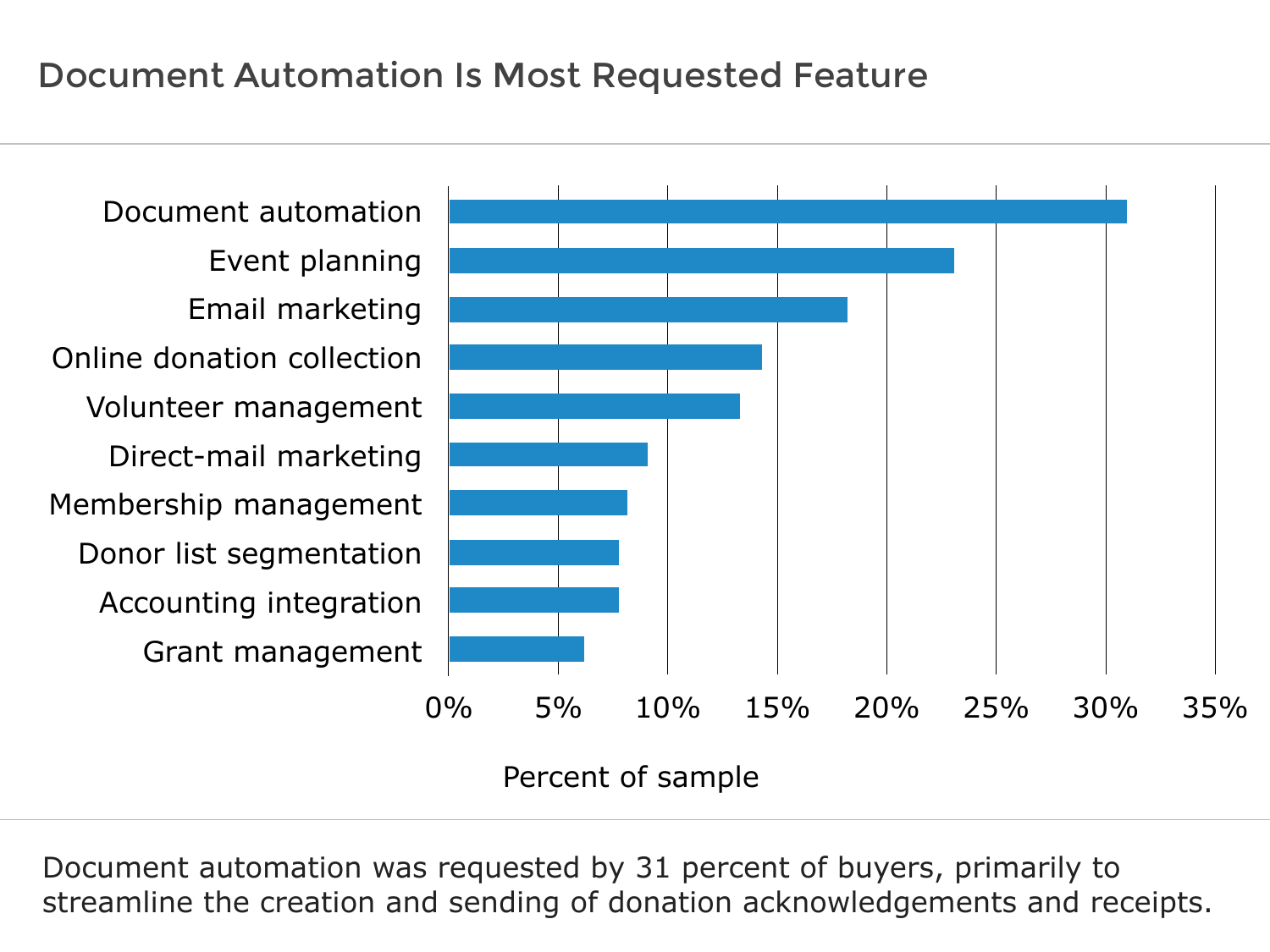## Buyers Prefer Integrated Suites of Software



Fifty-five percent of buyers said they prefer software suites that support multiple processes, rather than best-of-breed products that support one or two processes.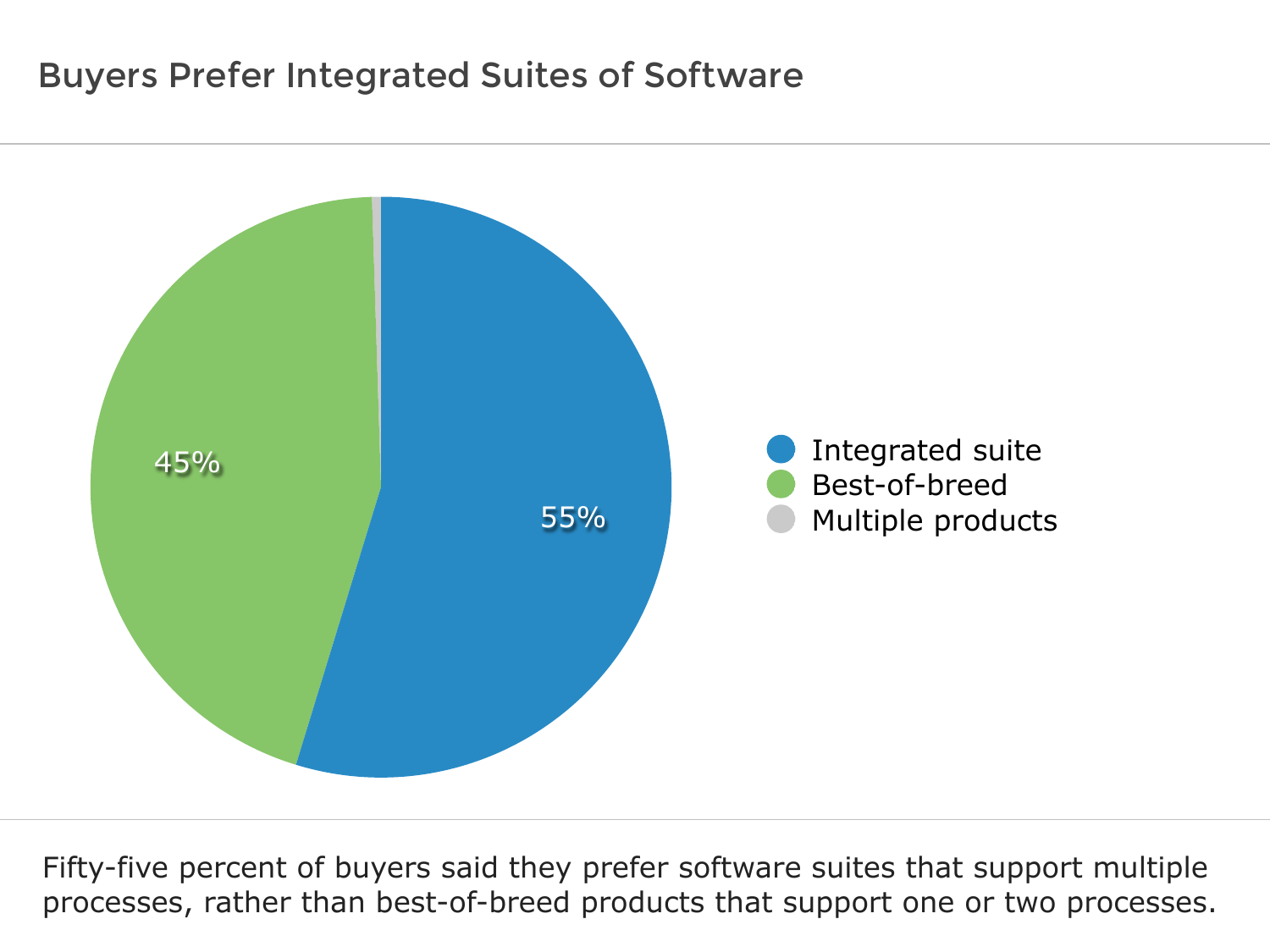## Buyers Strongly Favor Web-based Deployment Model



Following the trend of most software markets, the vast majority of buyers—97 percent—said they prefer Web-based applications to on-premise solutions.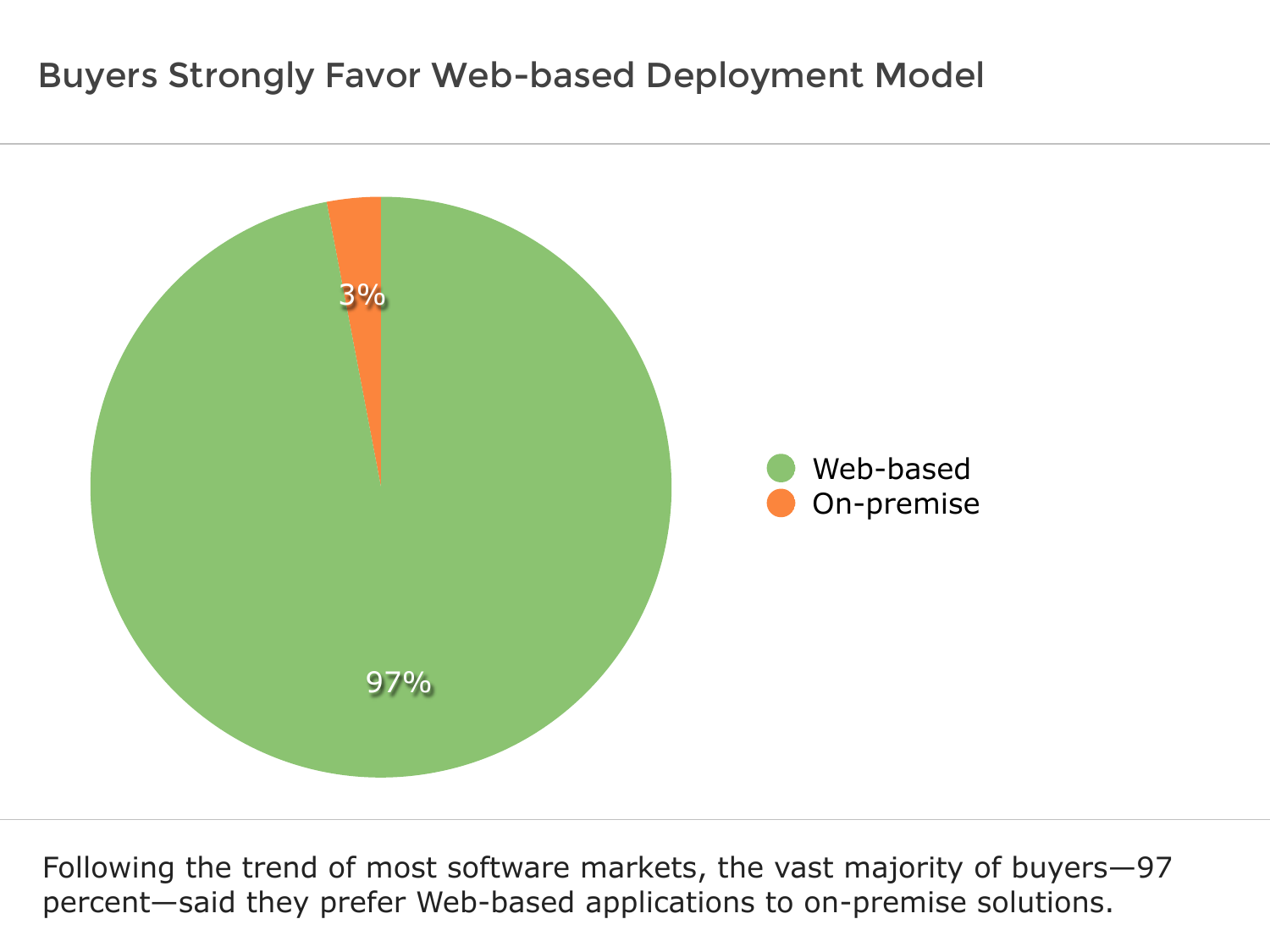# Most Buyers Evaluating Software for Small Nonprofits



A combined 97 percent of our sample was comprised of software buyers representing organizations with annual revenues of \$5 million or less.